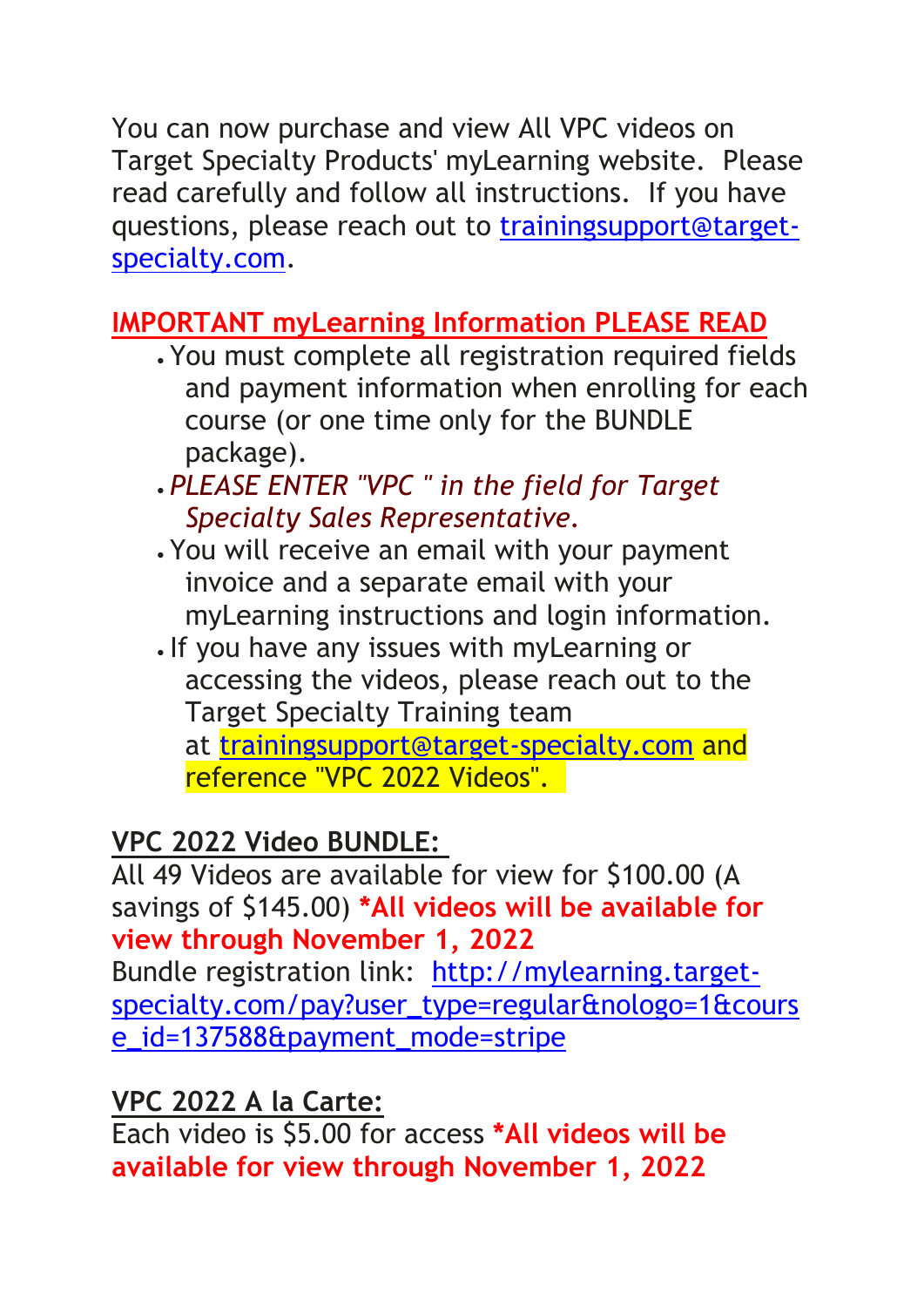| <b>Video/Course</b>                   |                                                                                                                                          |
|---------------------------------------|------------------------------------------------------------------------------------------------------------------------------------------|
| Title                                 | <b>Direct Registration Link</b>                                                                                                          |
| A 2021 Review of Sodium               |                                                                                                                                          |
| <b>Fluoroacetate for Conservation</b> |                                                                                                                                          |
| and Protecting Endange                | http://mylearning.target-specialty.com/pay?user_type=regular&nologo=1&course_id=139363&payment_mode=stripe                               |
| A Validated LC-ESI-MS/MS              |                                                                                                                                          |
| <b>Method for Quantifying</b>         |                                                                                                                                          |
|                                       | Multiple Rodenticides in Micr http://mylearning.target-specialty.com/pay?user_type=regular&nologo=1&course_id=139364&payment_mode=stripe |
| Abert's Squirrel Management in        |                                                                                                                                          |
| <b>Support of Endangered Mount</b>    |                                                                                                                                          |
| Graham Red Squirre                    | http://mylearning.target-specialty.com/pay?user_type=regular&nologo=1&course_id=139365&payment_mode=stripe                               |
| An Assessment of Quantitative         |                                                                                                                                          |
| Indexing Tools and Movement           |                                                                                                                                          |
| Patterns in Invasiv                   | http://mylearning.target-specialty.com/pay?user_type=regular&nologo=1&course_id=139367&payment_mode=stripe                               |
| Analyzing for Anticoagulant           |                                                                                                                                          |
| Rodenticides in Animal                |                                                                                                                                          |
| Tissue_Mike Filigenzi_VPC2            | http://mylearning.target-specialty.com/pay?user_type=regular&nologo=1&course_id=139368&payment_mode=stripe                               |
| Anticoagulant Rodenticide             |                                                                                                                                          |
| <b>Contamination of Terrestrial</b>   |                                                                                                                                          |
| Birds of Prey from Wes                | http://mylearning.target-specialty.com/pay?user_type=regular&nologo=1&course_id=139369&payment_mode=stripe                               |
| Anticoagulant Rodenticide             |                                                                                                                                          |
| <b>Exposure in Red Kites (Milvus</b>  |                                                                                                                                          |
| milvus): Regulatory C                 | http://mylearning.target-specialty.com/pay?user_type=regular&nologo=1&course_id=139371&payment_mode=stripe                               |
| Anticoagulant Rodenticide             |                                                                                                                                          |
| <b>Hazards to Predatory Birds:</b>    |                                                                                                                                          |
| Sublethal Effects, Inte               | http://mylearning.target-specialty.com/pay?user_type=regular&nologo=1&course_id=139372&payment_mode=stripe                               |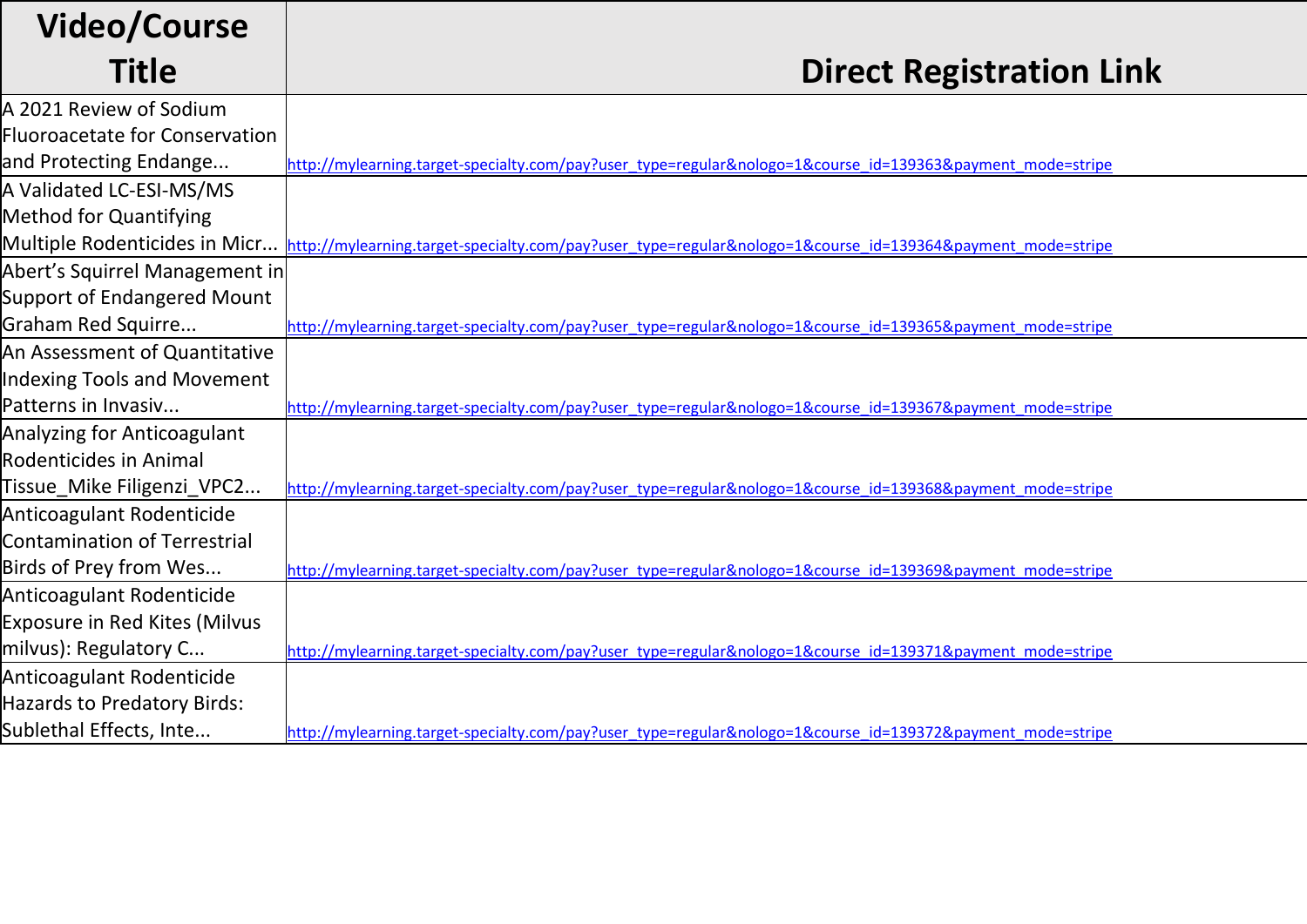| Assessment and Control of Wild                                                                             |
|------------------------------------------------------------------------------------------------------------|
|                                                                                                            |
| http://mylearning.target-specialty.com/pay?user_type=regular&nologo=1&course_id=139373&payment_mode=stripe |
|                                                                                                            |
|                                                                                                            |
|                                                                                                            |
| http://mylearning.target-specialty.com/pay?user_type=regular&nologo=1&course_id=139374&payment_mode=stripe |
|                                                                                                            |
|                                                                                                            |
| http://mylearning.target-specialty.com/pay?user_type=regular&nologo=1&course_id=139376&payment_mode=stripe |
|                                                                                                            |
|                                                                                                            |
|                                                                                                            |
| http://mylearning.target-specialty.com/pay?user_type=regular&nologo=1&course_id=139378&payment_mode=stripe |
|                                                                                                            |
|                                                                                                            |
| http://mylearning.target-specialty.com/pay?user_type=regular&nologo=1&course_id=139379&payment_mode=stripe |
|                                                                                                            |
|                                                                                                            |
| http://mylearning.target-specialty.com/pay?user_type=regular&nologo=1&course_id=139380&payment_mode=stripe |
|                                                                                                            |
|                                                                                                            |
| http://mylearning.target-specialty.com/pay?user_type=regular&nologo=1&course_id=139381&payment_mode=stripe |
|                                                                                                            |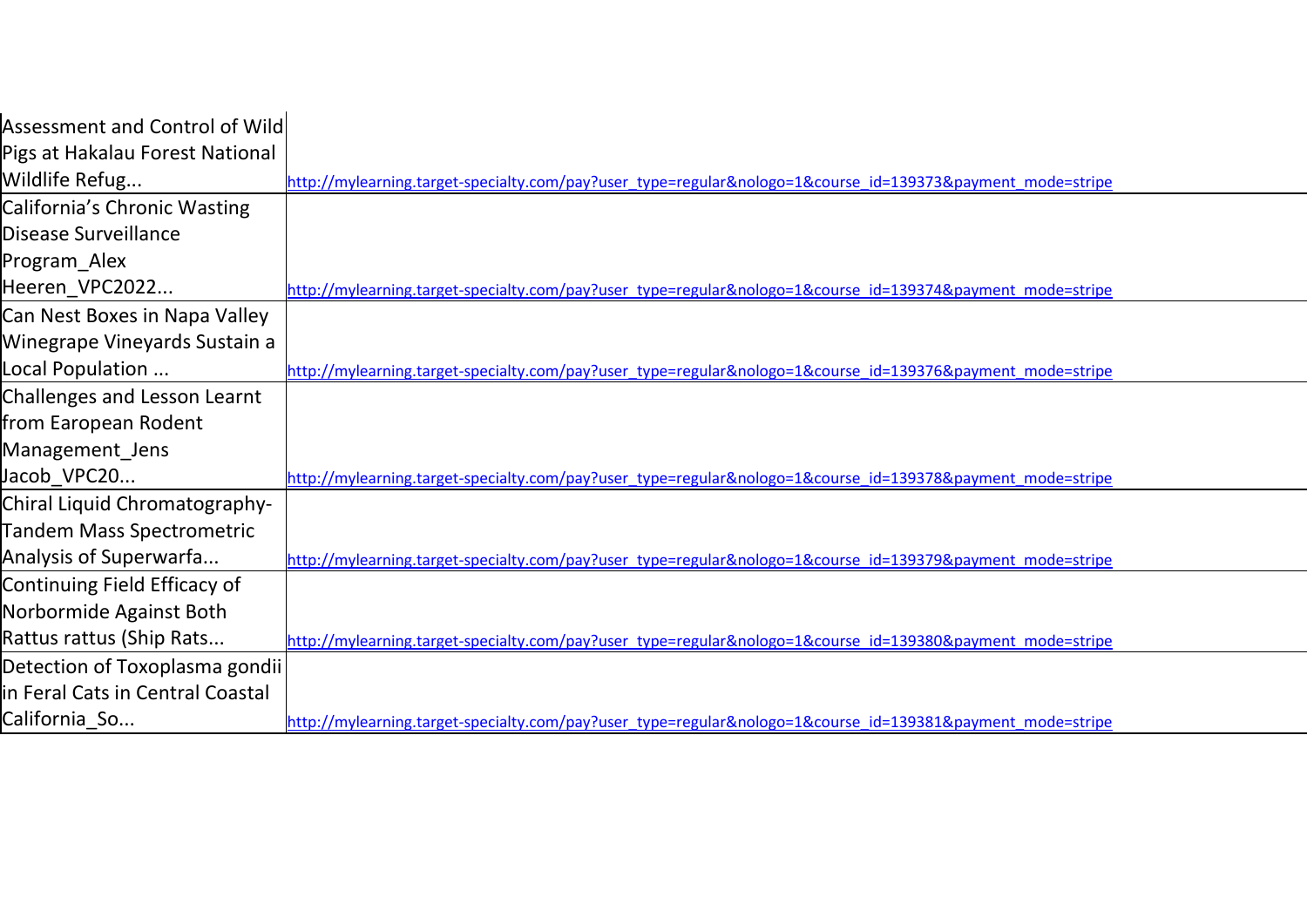| Development of a New Coyote           |                                                                                                            |
|---------------------------------------|------------------------------------------------------------------------------------------------------------|
| Toxicant_Katherine                    |                                                                                                            |
| Horak_VPC2022.mp4                     | http://mylearning.target-specialty.com/pay?user_type=regular&nologo=1&course_id=139382&payment_mode=stripe |
| Development of a New                  |                                                                                                            |
| Immunocontraceptive for Use           |                                                                                                            |
| in Feral Horses_Jason                 |                                                                                                            |
| Bruemm                                | http://mylearning.target-specialty.com/pay?user_type=regular&nologo=1&course_id=139383&payment_mode=stripe |
| Diphacinone and                       |                                                                                                            |
| Cholecalciferol (D+C) As A Low        |                                                                                                            |
| Residue Rodenticide_Charles           |                                                                                                            |
| Ea                                    | http://mylearning.target-specialty.com/pay?user_type=regular&nologo=1&course_id=139384&payment_mode=stripe |
| Disease Surveillance of Invasive      |                                                                                                            |
| Nutria (Myocastor coypus)             |                                                                                                            |
| Inhabiting Wetland                    | http://mylearning.target-specialty.com/pay?user_type=regular&nologo=1&course_id=139389&payment_mode=stripe |
| <b>Evaluating the Use of Barn Owl</b> |                                                                                                            |
| <b>Nest Boxes for Rodent Pest</b>     |                                                                                                            |
| Control in Winegrap                   | http://mylearning.target-specialty.com/pay?user_type=regular&nologo=1&course_id=139390&payment_mode=stripe |
| <b>Evidence for Irruptive</b>         |                                                                                                            |
| <b>Fluctuation in Axis Deer of</b>    |                                                                                                            |
| Hawai'i_Steven Hess_VPC202            | http://mylearning.target-specialty.com/pay?user_type=regular&nologo=1&course_id=139391&payment_mode=stripe |
| <b>Fertility Control Options for</b>  |                                                                                                            |
| <b>Free-Ranging Horse Populations</b> |                                                                                                            |
| Highlighting Spa                      | http://mylearning.target-specialty.com/pay?user_type=regular&nologo=1&course_id=139392&payment_mode=stripe |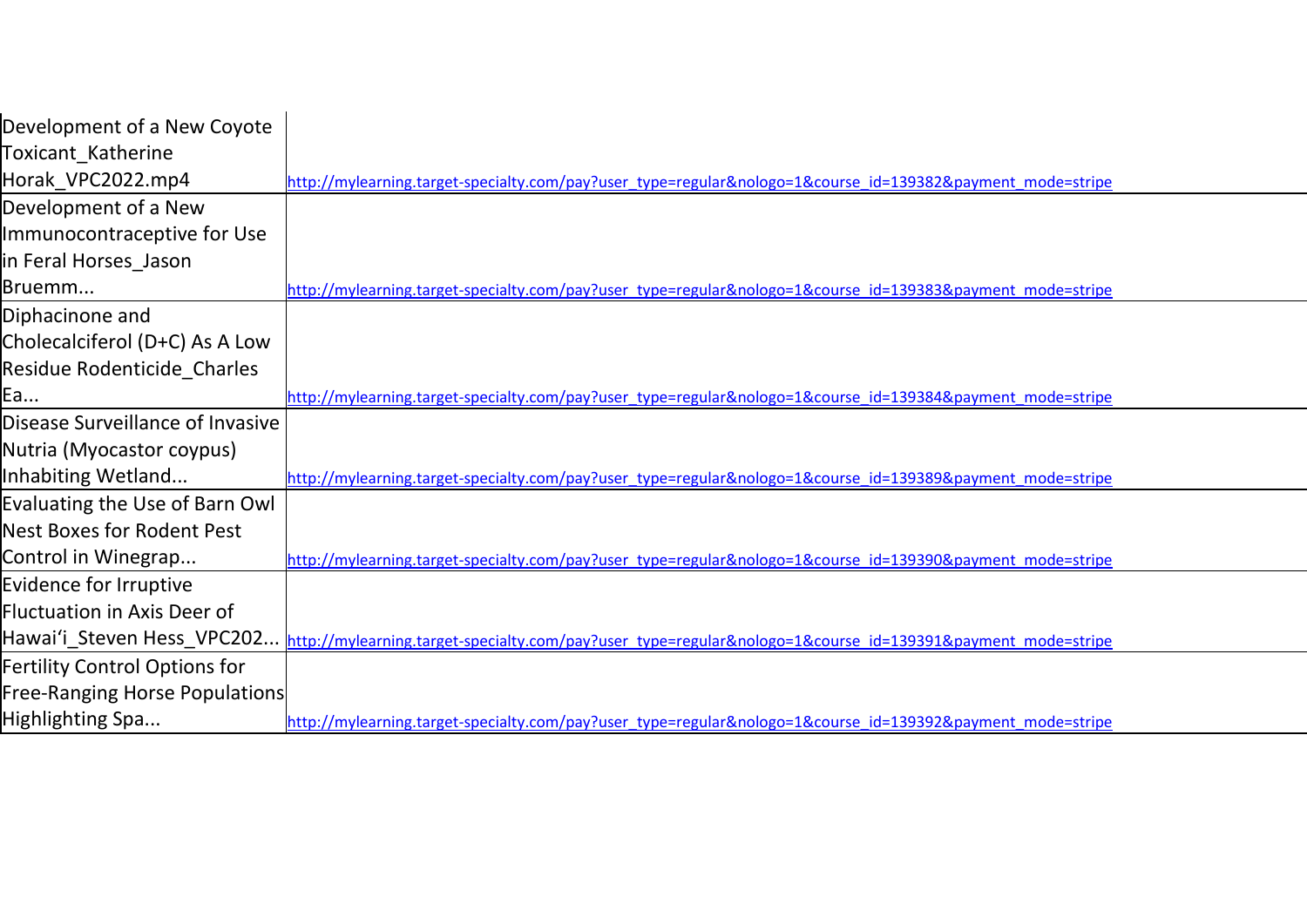| <b>Identification of Rattus</b>         |                                                                                                            |
|-----------------------------------------|------------------------------------------------------------------------------------------------------------|
| tanezumi and Y25F Mutations             |                                                                                                            |
| in The Vkorc1 Gene of Ra                | http://mylearning.target-specialty.com/pay?user_type=regular&nologo=1&course_id=139393&payment_mode=stripe |
| Immobilization Efficacy of a            |                                                                                                            |
| Conducted Electrical Weapon in          |                                                                                                            |
| Captive White-Tai                       | http://mylearning.target-specialty.com/pay?user_type=regular&nologo=1&course_id=139394&payment_mode=stripe |
| <b>Improving Efficiency of Prairie</b>  |                                                                                                            |
| Dog Surveys Using a Small               |                                                                                                            |
| Copter Drone_Aaron                      | http://mylearning.target-specialty.com/pay?user_type=regular&nologo=1&course_id=139400&payment_mode=stripe |
| Influence of California Ground          |                                                                                                            |
| <b>Squirrels on Forage Availability</b> |                                                                                                            |
| for Ranching                            | http://mylearning.target-specialty.com/pay?user_type=regular&nologo=1&course_id=139401&payment_mode=stripe |
| <b>Investigating Protozoal</b>          |                                                                                                            |
| Parasites as Causes of                  |                                                                                                            |
| Neurologic Disease in                   |                                                                                                            |
| American                                | http://mylearning.target-specialty.com/pay?user_type=regular&nologo=1&course_id=139404&payment_mode=stripe |
| Investigating the Pathways of           |                                                                                                            |
| Rodenticides in Urban                   |                                                                                                            |
| Carnivores_Niamh Quinn_VP               | http://mylearning.target-specialty.com/pay?user_type=regular&nologo=1&course_id=139405&payment_mode=stripe |
| <b>Investigation Between</b>            |                                                                                                            |
| Anticoagulant Rodenticides and          |                                                                                                            |
| Non-Target Exposure in B                | http://mylearning.target-specialty.com/pay?user_type=regular&nologo=1&course_id=139406&payment_mode=stripe |
| Knowledge and Opinions of               |                                                                                                            |
| <b>Federal Management to</b>            | http://mylearning.target-specialty.com/pay?user_type=regular&nologo=1&course_id=139407&payment_mode=stripe |
|                                         |                                                                                                            |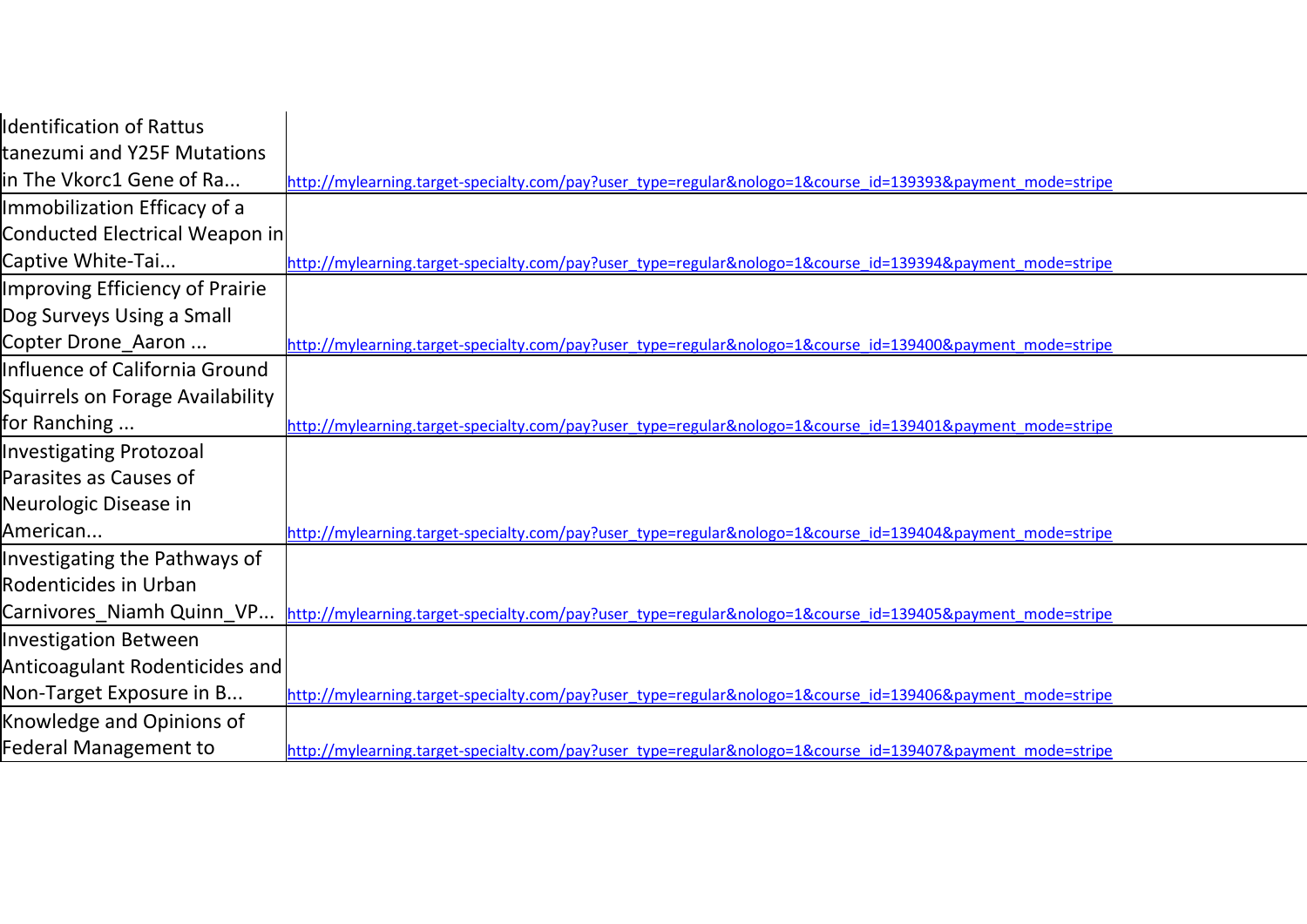| <b>Control Free-Roaming Horse</b>       |                                                                                                            |
|-----------------------------------------|------------------------------------------------------------------------------------------------------------|
| Po                                      |                                                                                                            |
| <b>Managing Roof Rats in Citrus</b>     |                                                                                                            |
| <b>Orchards: Failures and Potential</b> |                                                                                                            |
| Successes_Ryan                          | http://mylearning.target-specialty.com/pay?user_type=regular&nologo=1&course_id=139408&payment_mode=stripe |
| <b>New Baits to Control</b>             |                                                                                                            |
| <b>Blacklegged Ticks Feeding on</b>     |                                                                                                            |
| Two Host Species: Lyme Dise             | http://mylearning.target-specialty.com/pay?user_type=regular&nologo=1&course_id=139409&payment_mode=stripe |
| Opportunities for Local                 |                                                                                                            |
| Partnerships in Managing Free-          |                                                                                                            |
| Roaming Equids_Laura Sn                 | http://mylearning.target-specialty.com/pay?user_type=regular&nologo=1&course_id=139410&payment_mode=stripe |
| Pest Friends, a Board Game              |                                                                                                            |
| Simulation of Pest                      |                                                                                                            |
| Management_Grant                        |                                                                                                            |
| Loomis_VPC2022                          | http://mylearning.target-specialty.com/pay?user_type=regular&nologo=1&course_id=139411&payment_mode=stripe |
| Rodent Contraceptives in                |                                                                                                            |
| <b>Poultry Farms_Courtney</b>           |                                                                                                            |
| Ray_VPC2022.mp4                         | http://mylearning.target-specialty.com/pay?user_type=regular&nologo=1&course_id=139412&payment_mode=stripe |
| Sarcoptic Mange in Urban Kit            |                                                                                                            |
| <b>Foxes: Potential for Cross-</b>      |                                                                                                            |
| Species Transmission_                   | http://mylearning.target-specialty.com/pay?user_type=regular&nologo=1&course_id=139413&payment_mode=stripe |
| <b>Small Rodent Communities and</b>     |                                                                                                            |
| Their Associated Damage to              |                                                                                                            |
| <b>Wheat-Groundnut Agric</b>            | http://mylearning.target-specialty.com/pay?user_type=regular&nologo=1&course_id=139414&payment_mode=stripe |
|                                         |                                                                                                            |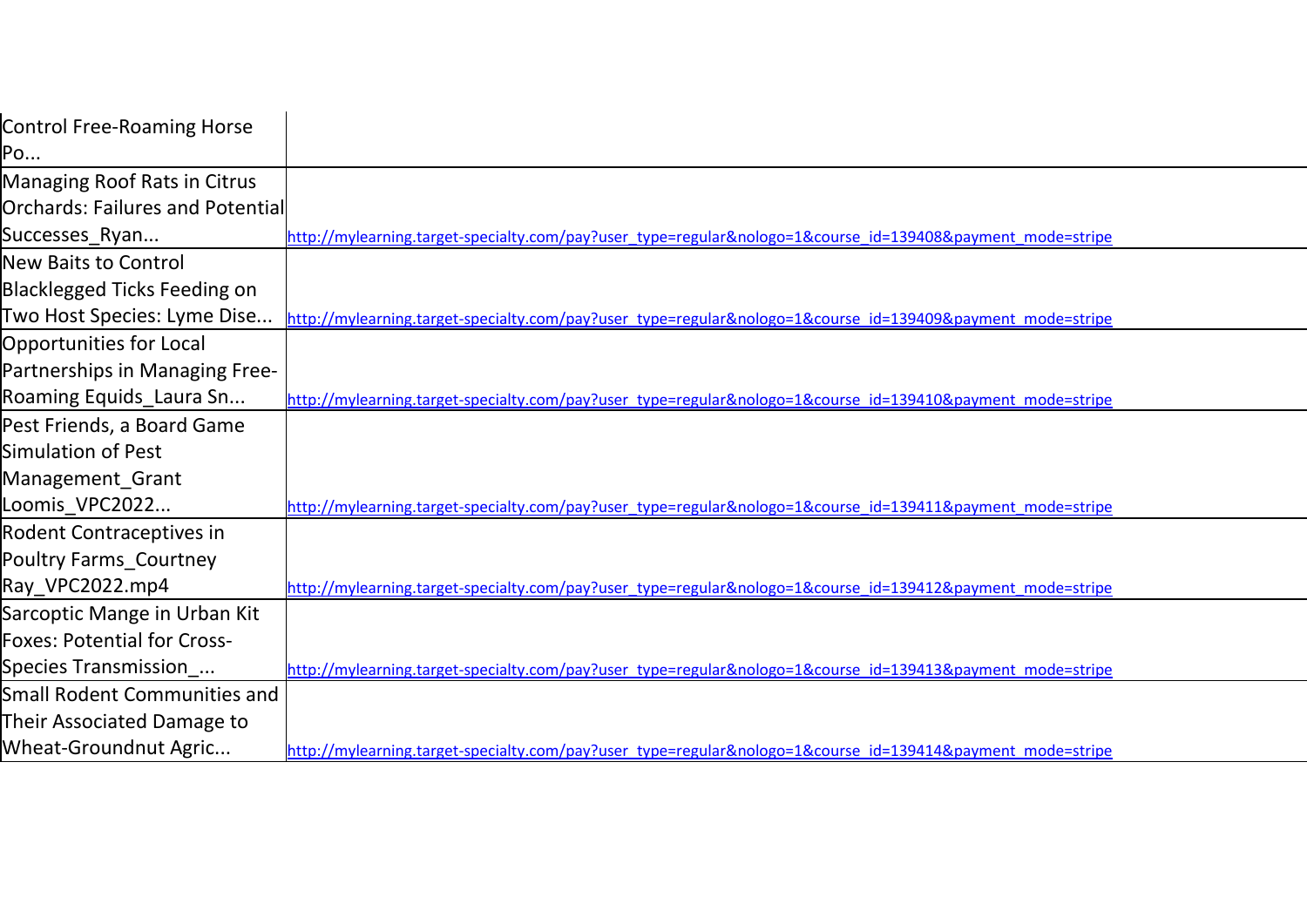| <b>Surveillance for Snake Fungal</b> |                                                                                                            |
|--------------------------------------|------------------------------------------------------------------------------------------------------------|
| Disease in California's Free-        |                                                                                                            |
| Ranging Snakes_Raq                   | http://mylearning.target-specialty.com/pay?user_type=regular&nologo=1&course_id=139415&payment_mode=stripe |
| The Economic, Social and             |                                                                                                            |
| Political Impact of the California   |                                                                                                            |
| Ecosystems Protec                    | http://mylearning.target-specialty.com/pay?user_type=regular&nologo=1&course_id=139416&payment_mode=stripe |
| The Moving Target of Feral Pig       |                                                                                                            |
| Management Aaron                     |                                                                                                            |
| Sumrall_VPC2022.mp4                  | http://mylearning.target-specialty.com/pay?user_type=regular&nologo=1&course_id=139417&payment_mode=stripe |
| The Path to U.S. National            |                                                                                                            |
| <b>Registration of a Toxicant</b>    |                                                                                                            |
| Product for the Control              | http://mylearning.target-specialty.com/pay?user_type=regular&nologo=1&course_id=139418&payment_mode=stripe |
| The Red Queen and the Brown          |                                                                                                            |
| Treesnake: Moving Targets for        |                                                                                                            |
| Management of One o                  | http://mylearning.target-specialty.com/pay?user_type=regular&nologo=1&course_id=139419&payment_mode=stripe |
| The Wildlife Affordances of          |                                                                                                            |
| Urban Infrastructure: Towards        |                                                                                                            |
| A Multispecies Comm                  | http://mylearning.target-specialty.com/pay?user_type=regular&nologo=1&course_id=139420&payment_mode=stripe |
| <b>Thirty Years of Rodenticide</b>   |                                                                                                            |
| Residue Analysis: How Low is         |                                                                                                            |
| Low Enough? David Go                 | http://mylearning.target-specialty.com/pay?user_type=regular&nologo=1&course_id=139422&payment_mode=stripe |
| Twenty Years of Big-Brown Bat        |                                                                                                            |
| <b>Rabies Virus Cross Species</b>    |                                                                                                            |
| Transmission in Flag                 | http://mylearning.target-specialty.com/pay?user_type=regular&nologo=1&course_id=139423&payment_mode=stripe |
|                                      |                                                                                                            |